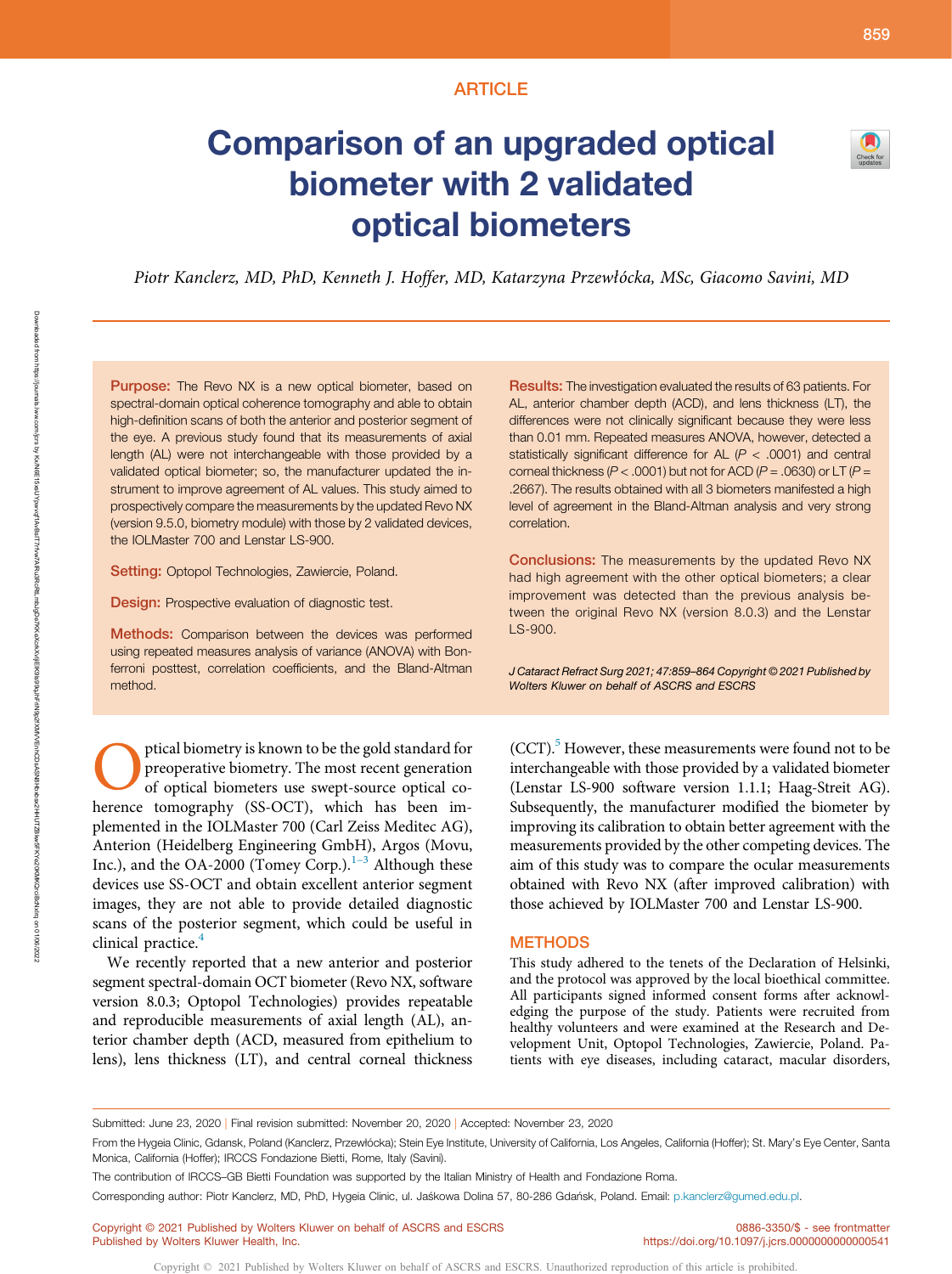| Table 1. Mean and Ranges of the 3 Biometers. |                                     |                            |                                   |                            |                                   |                            |  |  |  |  |  |
|----------------------------------------------|-------------------------------------|----------------------------|-----------------------------------|----------------------------|-----------------------------------|----------------------------|--|--|--|--|--|
|                                              | <b>Revo NX</b>                      |                            | <b>IOLMaster 700</b>              |                            | <b>LENSTAR LS-900</b>             |                            |  |  |  |  |  |
| Parameter                                    | Mean $\pm$ SD                       | Range                      | Mean $\pm$ SD                     | Range                      | Mean $\pm$ SD                     | Range                      |  |  |  |  |  |
| $AL$ (mm)<br>ACD (mm)                        | $23.79 \pm 0.73$<br>$3.31 \pm 0.31$ | 22.33, 25.70<br>2.67, 4.03 | $23.78 + 0.72$<br>$3.31 \pm 0.32$ | 22.36, 25.65<br>2.66, 4.02 | $23.80 + 0.72$<br>$3.30 \pm 0.31$ | 22.36, 25.67<br>2.66, 4.04 |  |  |  |  |  |
| $LT$ (mm)<br>$CCT$ ( $\mu$ m)                | $4.20 \pm 0.37$<br>$559.2 + 31.7$   | 3.50, 5.23<br>499, 662     | $4.20 \pm 0.38$<br>$563.6 + 32.6$ | 3.52, 5.22<br>508, 668     | $4.20 \pm 0.37$<br>$555.4 + 31.9$ | 3.53, 5.21<br>499, 660     |  |  |  |  |  |

ACD = anterior chamber depth (corneal epithelium to lens); AL = axial length; CCT = central corneal thickness; LT = lens thickness

trauma, inflammation, or having undergone previous intraocular surgery were excluded.

repeatability and reproducibility of Revo NX was confirmed in earlier studies, single measurements were taken with all the 3 devices.<sup>5</sup>

# **Instruments**

Three devices were used to obtain ocular distances: 2 validated biometers, the IOLMaster 700 (software version 1.80.10.61129) and Lenstar LS-900 (software version 1.1.1), whose measurements have been reported to be in good agreement, and the new OCT (Revo NX, biometry module, software version 9.5.0).<sup>1</sup> The Revo NX is an anterior–posterior segment spectral-domain OCT; a superluminescent diode laser (wavelength 830 nm) is the light source in this device. It has an axial resolution of  $5 \mu m$ , transverse resolution of 12  $\mu$ m, and scan depth of 2.4 mm. Because Revo NX is an OCT device, it does not give keratometric information. Although a corneal tomography module was later released for Revo NX, it needs to be purchased separately; at the moment, results for corneal tomography cannot be combined with OCT biometry to provide intraocular lens (IOL) power calculations within the software. Thus, keratometric values were not compared among devices.

The IOLMaster 700 is a SS-OCT biometer using the wavelength of 1055 nm. The Lenstar LS-900 uses optical low-coherence reflectometry with a superluminescent diode laser (820 nm). With Lenstar, aqueous depth measurements (distance from the corneal endothelium to the anterior lens surface) were obtained; to calculate ACD, aqueous depth was added to CCT, to enable comparison between the devices.

#### Measurement Technique

The measurements were performed between 8 AM and 4 PM by a single examiner. For each patient, the examinations were obtained with all 3 devices in random order. Only results for the right eye were included in the analysis. Because the

#### Statistical Analysis

Statistical calculations were conducted with the MedCalc (software version 18.11.3, MedCalc Software bvba) and Instat (software version 3.10, GraphPad); the results are presented as the mean ± SD. Comparison between the devices was performed using repeated measures analysis of variance (ANOVA) with Bonferroni posttest (because the data were normally distributed in the Kolmogorov-Smirnov test), correlation coefficients, and the method by Bland and Altman, who suggest plotting the differences between the measurements  $(y \text{ axis})$  against their mean  $(x \text{ axis})$ . The Bland-Altman plots were adjusted to enable comparison between several devices as recommended elsewhere.<sup>8</sup> The 95% limits of agreements were defined as the mean ± 1.96 SD of the differences between the 2 measurement techniques. A P value less than 0.05 was considered statistically significant.

Sample size calculation was performed using the PS program (version 3.1.6) for power and sample size calculations. $9$  A sample size of 54 eyes per group was estimated to detect a difference in AL of 0.01 mm, based on a standard deviation of difference between IOLMaster 700 and Lenstar of 0.02 mm, a power of 95% at a significant level of 5%.

## **RESULTS**

The investigation was conducted in March 2019 and involved 64 patients. In 1 patient, the lens type was mistakenly selected as a pseudophakic poly(methyl



Figure 1. Bland-Altman plot of agreement in axial length measurements between Revo NX and IOLMaster 700.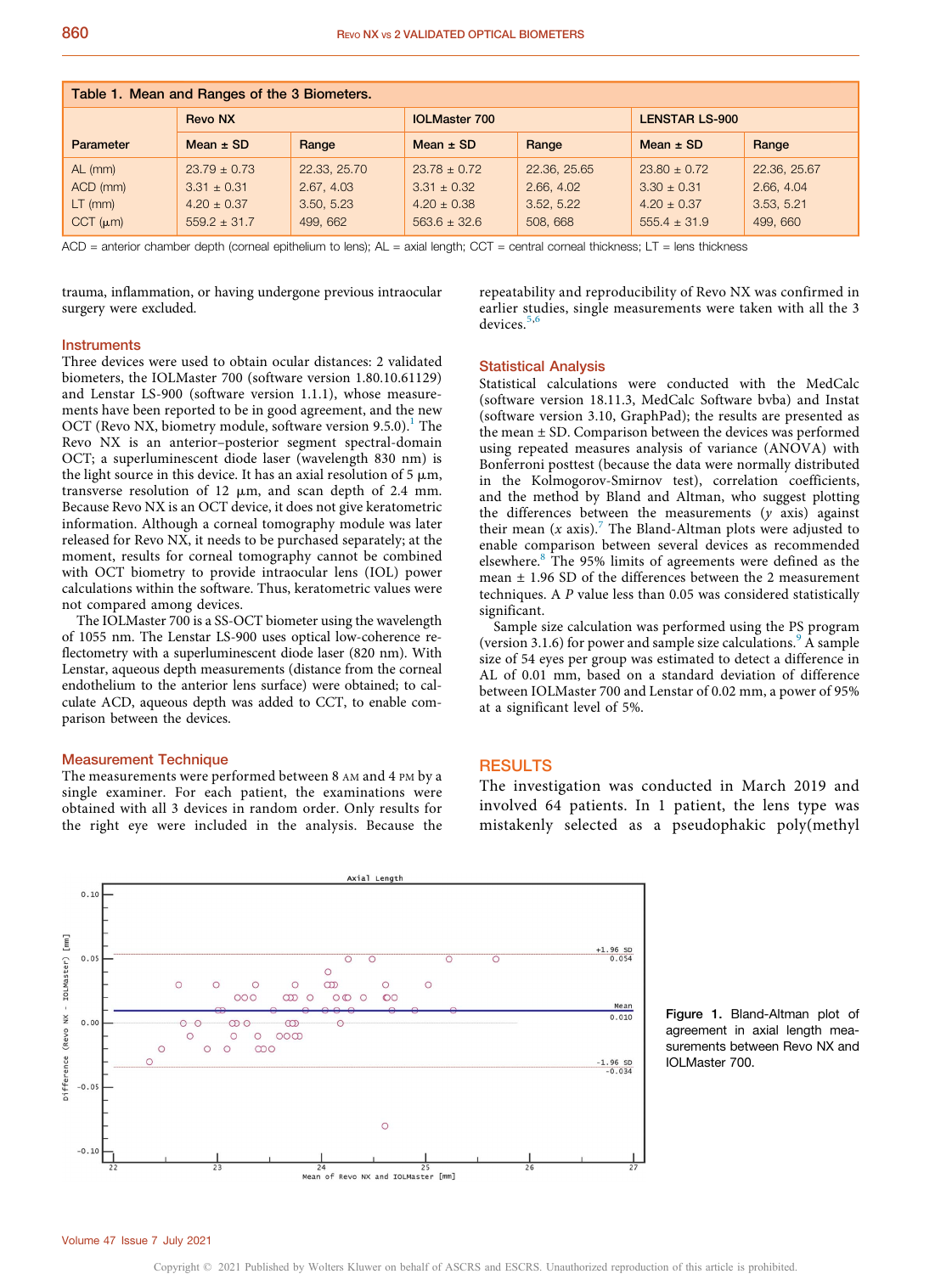



methacrylate) IOL, and this could not be changed at a later stage; thus, the eye distances were incorrectly interpreted by the IOLMaster and excluded. Accordingly, the results of 63 patients were included in the study. The mean patient age was  $35.5 \pm 0.7$  years (range 21 to 65 years), and there were 17 women (27%). The mean spherical equivalent refraction was 0.12 ± 1.46 (range  $-3.0$  to  $+5.5$  diopters [D]). The mean flat keratometry reading was  $42.37 \pm 1.24$  D, whereas the mean steep keratometry value was  $43.34 \pm 1.31$  D, as measured by the Lenstar.

The mean and ranges of the results obtained with the 3 analyzed biometers are presented in Table 1. The Bland-Altman plots showed minor differences in AL between Revo NX and IOLMaster and between Revo NX and IOL Master; the mountain demonstrated high agreement between all 3 devices (Figures 1 to 3). For AL, ACD, and LT, the differences were not clinically significant because they were all less than 0.01 mm. Repeated measures ANOVA, however, detected a statistically significant difference for AL ( $P < .0001$ ); Bonferroni posttest analysis revealed that the difference was not statistically significant between Revo NX and Lenstar



Figure 3. Mountain plot presenting the distribution of the difference in axial length between Revo NX, LENSTAR LS-900, and IOLMaster 700 measurements.

LS-900, whereas it was statistically significant between Revo NX and IOLMaster 700 ( $P < .001$ ) and between IOLMaster 700 and Lenstar LS-900 ( $P < .001$ ). No statistically significant differences were obtained between the 3 devices for ACD ( $P = .0630$ ) and LT ( $P =$ .2667).

Regarding CCT, the mean value was slightly higher with the IOLMaster 700 than that with the other devices. The mean CCT measurements by the Revo NX were in the middle between those provided by the other 2 instruments. Repeated measures ANOVA detected a statistically significant difference ( $P < .0001$ ) among the 3 devices, and Bonferroni posttest confirmed such a difference between each pair of biometers.

As reported by Table 2, all measured parameters were highly correlated ( $r$  value  $>0.95$ ). Excellent agreement was found for AL, ACD, and LT; CCT measurements revealed a still good but slightly worse agreement, especially between the Lenstar LS-900 and the other 2 devices (Figures 4 to 6).

## **DISCUSSION**

This study showed that measurements by the updated Revo NX can be considered interchangeable with those provided by 2 validated optical biometers using 2 different modalities, the IOLMaster 700 and the Lenstar LS-90. This is an improvement over the previous version, which overestimated AL by 0.11 mm in comparison with the Lenstar LS-900. Also another study reported lower differences between Revo NX and the IOLMaster in ocular biometry.<sup>6</sup> The precision of all of the instruments is 0.01 mm for AL measurements, and we aimed to detect such a difference between the devices. According to Olsen, a 0.10 mm inaccuracy in AL estimation corresponds to a postoperative error of 0.27 D in the spectacle plane for an eye with normal dimensions. $^{10}$ Thus, an accuracy of at least 0.10 mm was deemed to be required in biometry before cataract surgery.<sup>10</sup> However, with the advances in optical biometry and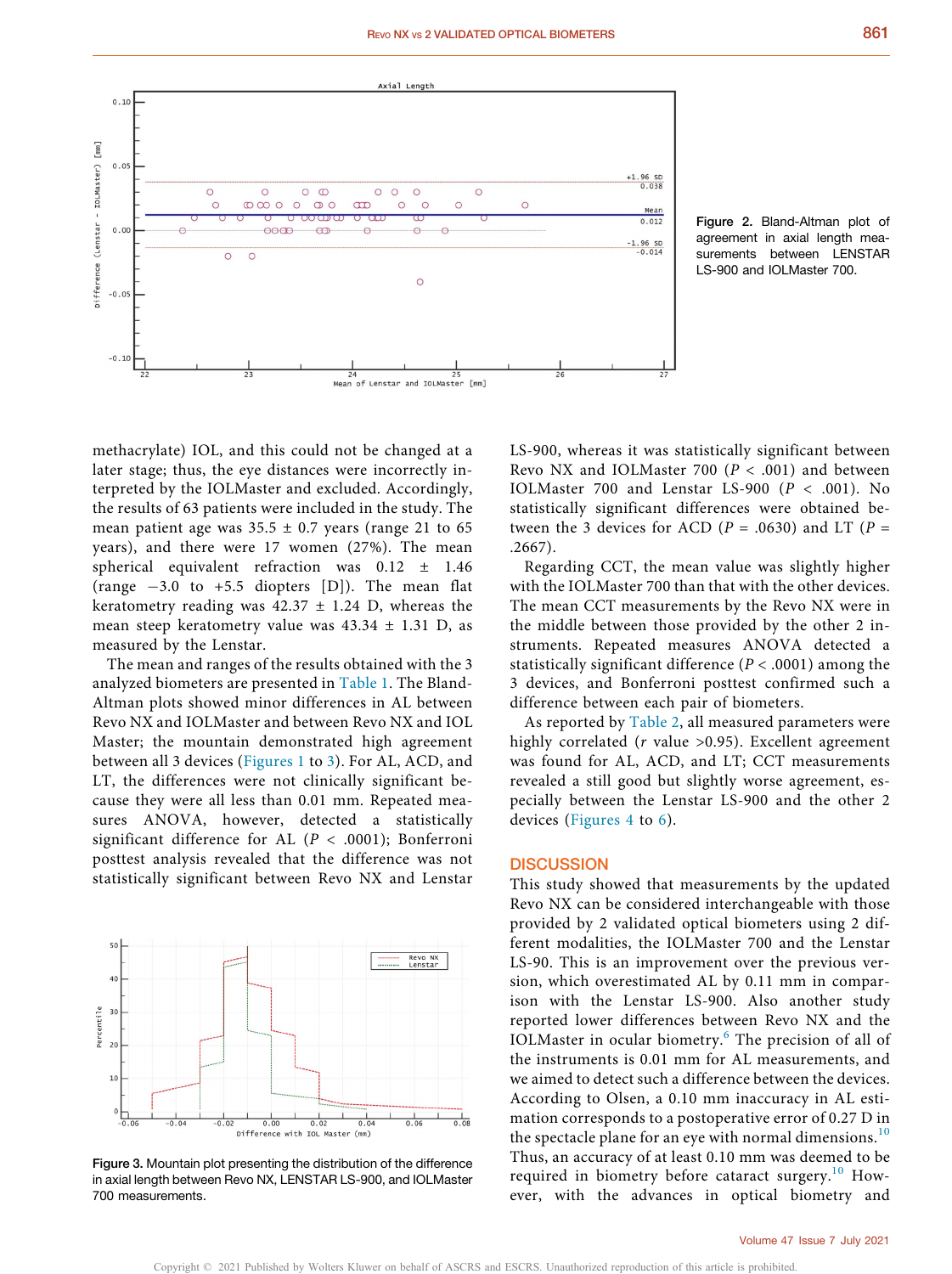| Table 2. Differences Between Revo NX, LENSTAR LS-900 and IOLMaster 700. |                              |                        |                   |           |                                    |         |  |  |  |  |
|-------------------------------------------------------------------------|------------------------------|------------------------|-------------------|-----------|------------------------------------|---------|--|--|--|--|
| Parameter                                                               | <b>Device</b>                | Mean difference<br>±SD | 95% LoA           | $r$ value | P value<br>(posttest)<br>analysis) | P value |  |  |  |  |
| $AL$ (mm)                                                               | Revo NX-IOLMaster 700        | $0.0097 \pm 0.0224$    | $-0.0343, 0.0536$ | 0.9996    | .0310                              | < .001  |  |  |  |  |
|                                                                         | Revo NX-LENSTAR LS-900       | $-0.0025 \pm 0.0235$   | $-0.0486, 0.0435$ | 0.9995    | 1.000                              |         |  |  |  |  |
|                                                                         | LENSTAR LS-900-IOLMaster 700 | $0.0122 \pm 0.0131$    | $-0.0135, 0.0380$ | 0.9998    | .0001                              |         |  |  |  |  |
| ACD (mm)                                                                | Revo NX-IOLMaster 700        | $-0.0048 \pm 0.0309$   | $-0.0558, 0.0653$ | 0.9957    | 1.000                              | .0630   |  |  |  |  |
|                                                                         | Revo NX-LENSTAR LS-900       | $0.0098 \pm 0.0365$    | $-0.0617, 0.0813$ | 0.9932    | .1189                              |         |  |  |  |  |
|                                                                         | LENSTAR LS-900-IOLMaster 700 | $-0.0051 \pm 0.0307$   | $-0.0653, 0.0551$ | 0.9958    | .7987                              |         |  |  |  |  |
| $LT$ (mm)                                                               | Revo NX-IOLMaster 700        | $-0.0011 \pm 0.0468$   | $-0.0929, 0.0907$ | 0.9923    | 1.000                              | .2667   |  |  |  |  |
|                                                                         | Revo NX-LENSTAR LS-900       | $-0.0087 \pm 0.0537$   | $-0.1141, 0.0966$ | 0.9894    | .6374                              |         |  |  |  |  |
|                                                                         | LENSTAR LS-900-IOLMaster 700 | $0.0076 \pm 0.0362$    | $-0.0633, 0.0785$ | 0.9961    | .7319                              |         |  |  |  |  |
| $CCT$ ( $\mu$ m)                                                        | Revo NX-IOLMaster 700        | $-4.4 \pm 4.5$         | $-13.2, 4.4$      | 0.9906    | < .0001                            | < .0001 |  |  |  |  |
|                                                                         | Revo NX-LENSTAR LS-900       | $3.8 \pm 8.5$          | $-12.8, 20.5$     | 0.9645    | .0016                              |         |  |  |  |  |
|                                                                         | LENSTAR LS-900-IOLMaster 700 | $-8.2 \pm 8.4$         | $-24.7, 8.3$      | 0.9662    | < .0001                            |         |  |  |  |  |

ACD = anterior chamber depth (corneal epithelium to lens); AL = axial length; CCT = central corneal thickness; LT = lens thickness



Figure 4. Bland-Altman plot of agreement in anterior chamber depth measurements between Revo NX and IOLMaster 700.

increasing patient expectations, even greater precision would be required. The difference in mean AL is now lower than 0.01 mm than those of both devices, a value that has no clinical meaning, especially when integrated with high level of agreement (Bland-Altman plots) and high correlation. The statistically significant difference



Figure 5. Bland-Altman plot of agreement in anterior chamber depth measurements between LENSTAR LS-900 and IOLMaster 700.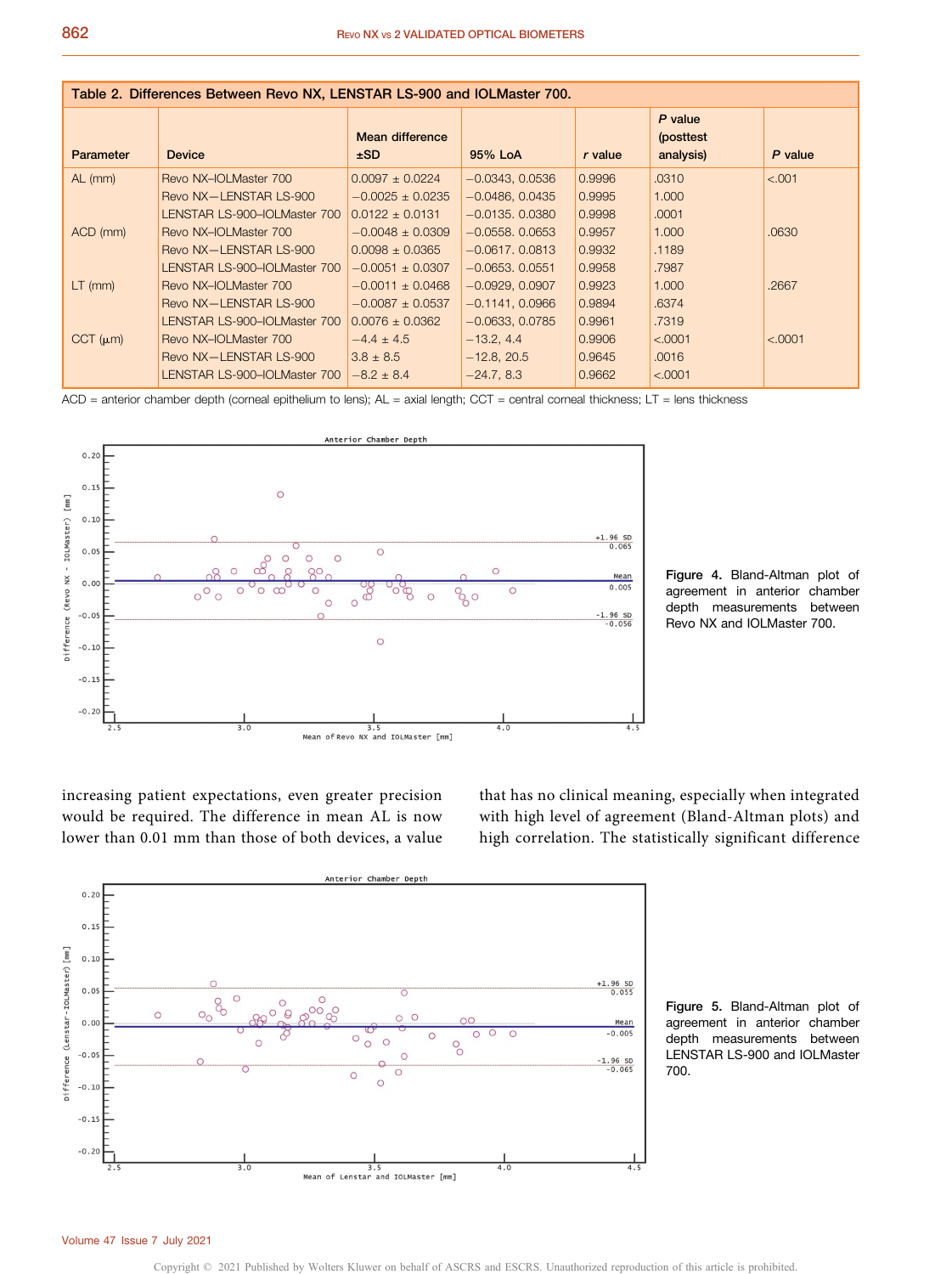

Figure 6. Mountain plot presenting the distribution of the difference in anterior chamber depth between Revo NX, LENSTAR LS-900, and IOLMaster 700 measurements.

in AL between the Revo NX and the IOLMaster 700 is not surprising because similar statistically significant differences have been previously found between the IOLMaster 500 and the Lenstar LS-900 and between the IOLMaster 700 and the Lenstar LS-900.<sup>1,11</sup> In all these cases, the differences were not judged to be clinically significant because they were within 0.03 mm. Moreover, some recent studies have shown that, even when using calibrated optical biometers, the mean difference in AL measurements between the IOLMaster and the Lenstar LS 900/OA-2000 might reach 0.05 mm. $^{12,13}$ 

The estimation of postoperative ACD remains truly empirical in content, and an accurate prediction of ACD remains more important in short eyes than that in long eyes.<sup>14</sup> Nevertheless, in a theoretical model by Engren and Behndig, an error in preoperative ACD estimation of 1.00 mm would result in a refractive shift of as much as 0.32 D postoepratively.<sup>15</sup> The differences in ACD and LT improved than that of our previous report and lost any statistical significance when compared with those of the Lenstar LS-900 and the IOLMaster 700. The interchangeability of not only AL but also ACD and LT is of utmost importance for IOL power calculation because it minimizes the differences of optimized constants for IOL power calculation and, therefore, enables surgeons to achieve better refractive outcomes in patients undergoing cataract surgery.

The relative differences in CCT were slightly greater than for the other measured ocular distances but still not clinically significant. The highest range of the 95% limits of agreement (from  $-12.8$  to 20.5  $\mu$ m) was observed between the Revo NX and the Lenstar LS-900.

This study has some limitations that require further investigations. First, the keratometry values of the Revo NX were not yet implemented and available and, thus, could not be assessed. Second, we analyzed only healthy subjects. Third, we did not enroll long eyes (>26 mm). In conclusion, we observed that the measurements in normal eyes by the updated Revo NX had high agreement with those from validated optical biometers; a clear improvement was detected than that of

the previous analysis between the Revo NX and the LENSTAR LS-900.

#### WHAT WAS KNOWN

- Optical methods are considered to be the gold standard for preoperative biometry.
- Our previous study has shown that optical biometry can be used in a new anterior and posterior segment spectraldomain optical coherence tomography device, providing repeatable and reproducible measurements of axial length (AL), anterior chamber depth (ACD), lens thickness, and central corneal thickness.
- The results have shown a strong correlation with a validated optical biometer; however AL and ACD measurements cannot be considered interchangeable.

## WHAT THIS PAPER ADDS

- The updated Revo NX (version 9.5.0) optical biometer has high agreement with the other accepted optical biometers.
- We have observed an improvement than the previous analysis between the original Revo NX (version 8.0.3) and the Lenstar LS-900: there was no statistically significant difference in ACD and lens thickness, whereas the difference in AL and central corneal thickness was clinically irrelevant.

#### **REFERENCES**

- 1. Hoffer KJ, Hoffmann PC, Savini G. Comparison of a new optical biometer using swept-source optical coherence tomography and a biometer using optical lowcoherence reflectometry. J Cataract Refract Surg 2016;42:1165–1172
- 2. Shammas HJ, Ortiz S, Shammas MC, Kim SH, Chong C. Biometry measurements using a new large-coherence-length swept-source optical coherence tomographer. J Cataract Refract Surg 2016;42:50–61
- 3. Huang J, Savini G, Hoffer KJ, Chen H, Lu W, Hu Q, Bao F, Wang Q. Repeatability and interobserver reproducibility of a new optical biometer based on swept-source optical coherence tomography and comparison with IOLMaster. Br J Ophthalmol 2017;101:493–498
- 4. Kanclerz P. Optical biometry in a commercially available anterior and posterior segment optical coherence tomography device. Clin Exp Optom 2019;102:533–534
- 5. Kanclerz P, Hoffer KJ, Rozema JJ, Przewłócka K, Savini G. Repeatability and reproducibility of optical biometry implemented in a new optical coherence tomographer and comparison with a optical low-coherence reflectometer. J Cataract Refract Surg 2019;45:1619–1624
- 6. Sikorski BL, Suchon P. OCT biometry (B-OCT): a new method for measuring ocular axial dimensions. J Ophthalmol. 2019;2019:9192456
- 7. Zaki R, Bulgiba A, Ismail R, Ismail NA. Statistical methods used to test for agreement of medical instruments measuring continuous variables in method comparison studies: a systematic review. PLoS One 2012;7:e37908
- 8. Schoonians F. Method comparison: comparison of multiple methods. MedCalc. 2018. Available at: [https://www.medcalc.org/manual/compari](https://www.medcalc.org/manual/comparison_of_multiple_methods.php)[son\\_of\\_multiple\\_methods.php.](https://www.medcalc.org/manual/comparison_of_multiple_methods.php) Accessed February 7, 2020
- 9. Vanderbilt Biostatistics Wiki: PowerSampleSize. Available at: [http://biostat.mc.van](http://biostat.mc.vanderbilt.edu/twiki/bin/view/Main/PowerSampleSize)[derbilt.edu/twiki/bin/view/Main/PowerSampleSize](http://biostat.mc.vanderbilt.edu/twiki/bin/view/Main/PowerSampleSize). Accessed December 25, 2019
- 10. Olsen T. Calculation of intraocular lens power: a review. Acta Ophthalmol Scand 2007;85:472–485
- 11. Hoffer KJ, Shammas HJ, Savini G. Comparison of 2 laser instruments for measuring axial length. J Cataract Refract Surg 2010;36:644–648
- 12. Ortiz A, Galvis V, Tello A, Viaña V, Corrales MI, Ochoa M, Rodriguez CJ. Comparison of three optical biometers: IOLMaster 500, Lenstar LS 900 and Aladdin. Int Ophthalmol 2019;39:1809–1818
- 13. Goebels S, Pattmöller M, Eppig T, Cayless A, Seitz B, Langenbucher A. Comparison of 3 biometry devices in cataract patients. J Cataract Refract Surg 2015;41:2387–2393
- 14. Olsen T. Prediction of the effective postoperative (intraocular lens) anterior chamber depth. J Cataract Refract Surg 2006;32:419–424
- 15. Engren AL, Behndig A. Anterior chamber depth, intraocular lens position, and refractive outcomes after cataract surgery. J Cataract Refract Surg 2013;39:572–577